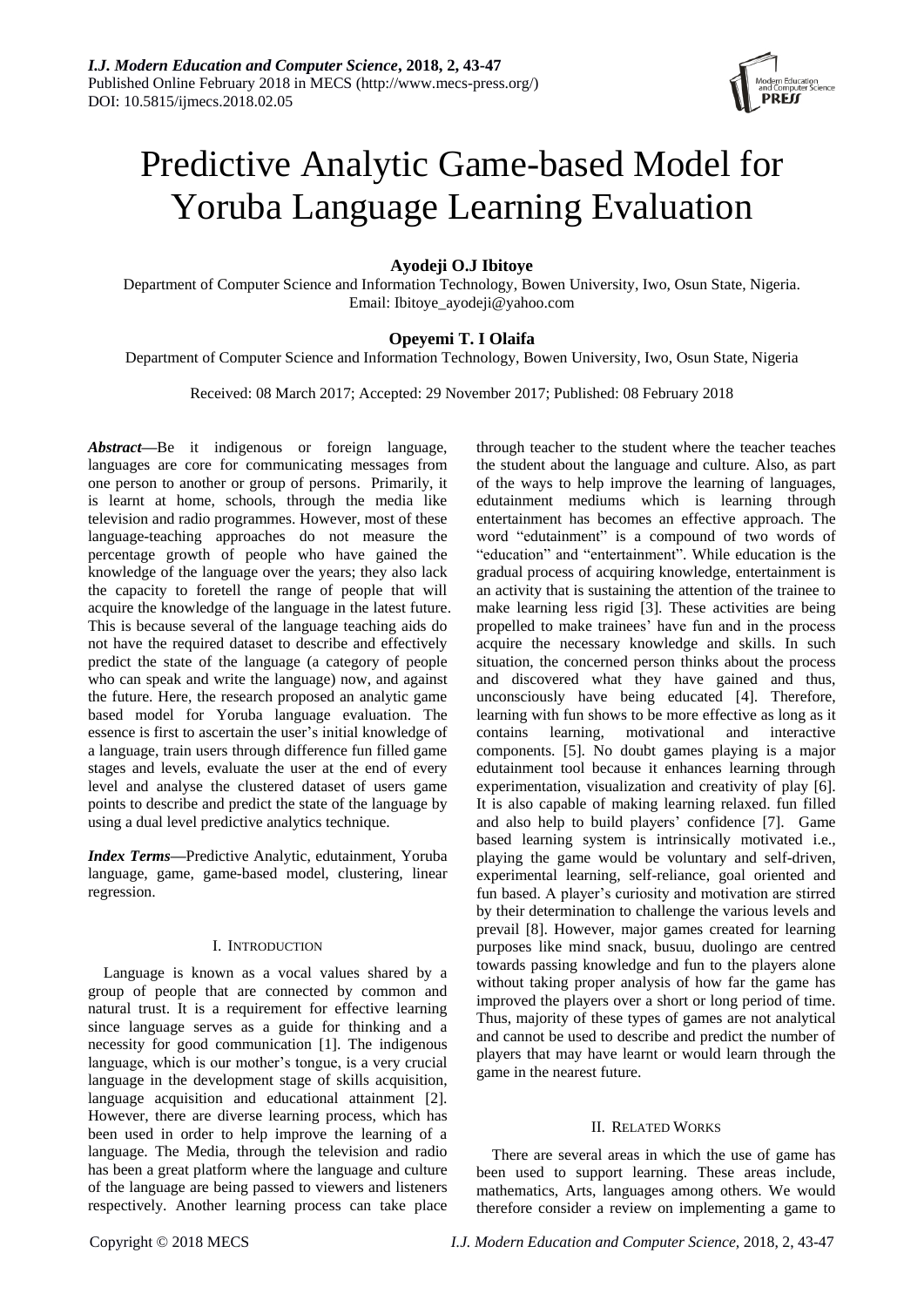support learning in language [9]. Language learning through gameplay can happen in a wide variety of ways, from a planned learning activity in an instructional environment to an incidental by-product of a gamer's interactions with the game and its associated online activities. [10] Just as a Web-based spoken translation game aimed at providing language learners with an easily accessible and fun environment to practice speaking the foreign language, the prototype centres on the task of translating flight domain sentences from English to Chinese. Thereby, the system presents English sentences as stimuli to elicit Chinese utterances from a user. It tracks a user's performance and rewards them with advancements in difficulty level. Video games have also been used in language learning. [11] also studied the influence of using games in teaching English to learners. The method uses library method to collect data in the field of internal and external studies. The sample group was divided equally to two groups, control and experimental group while data Analyses and testing the rate of meaning of research assumptions were used via SPSS software {12, 13]. Unlike the traditional method of learning and teaching, in a communicative language teaching (CLT) approach, learners are required to take part in a number of meaningful activities with different tasks [14]. Thus, Speech and language technologies have great potential in Computer Aided Language Learning (CALL) applications. Also, a voice-interactive system can play the role a language teacher and a conversational partner, in order to provide the learner with endless opportunities for practice and feedback [15, 16]. Examples of language learning mobile app games are Duolingo and Bussu. With Duolingo, the languages available depend on the players' mother tongue. it's a language app that provides a free language education for the world. By unlocking bite-sized activities at each level of the game, players advance in the game's progress indicator. Busuu offers different learning opportunities, both individual and collaborative [17]. The game menu displays the gamer's photo or image and includes five sections: courses, help others, exercises, preferences, and Contact us. It goal is to offer opportunities to learn the most important 150 topics and 3,000 words. Since games have become an important social trend, many educators have confidence that, if used properly, they can become an important instructional tool. Thus, in each language learning game, [18] teaching aim is always located behind the aim of the game. The importance of the games is to deepen the language learning process in such a way that the game playing serves as tools for cognitive and mental process activation.

## III. PROPOSED PREDICTIVE ANALYTIC GAME BASED **MODEL**

For games to play an effective learning and analytic activities role, they should provide content relevant to the language course and a concise dataset for pattern analysis. With the language teacher perspective in mind and taking into consideration that mobile devices are the fastest

growing technology platform in the developing world, the upsurge of new mobile devices has created a new standard for mobile communications and media. Therefore, to effectively illustrate the proposed Yoruba language analytic game based system, the concept and design is divided into 4 interconnected modules.

- *a. Registration mechanism*
- *b. User Language Knowledge Mechanism*
- *c. Learning Points Mechanism*
- *d. Predicting Mechanism*
- *A. Registration mechanism*

Once a user downloads the mobile app, every user must login by registering their name, sex, location and other biodata to gain access to the functionalities of the computer aided language learning system in order to obtain a player identification number. The app ensures that no two registered players has the same identity number. This is to ensure proper pattern analysis for effective description and prediction paradigms.

#### *B. User Language Knowledge Mechanism:*

Since it is a learning game, the initial knowledge of the player about the language is being evaluated and gathered through an elementary intelligent question (IQ) test. The essence is to assess the player at the beginning of the game, use the score obtained from the IQ test to classify the level and stage to which a user belongs; thereafter, launch the appropriate game level where the user can start off learning. The proposed language learning game has different stages like Beginner, Intermediate, and Expert whereas, each stages also contain different playing levels. Courses are introduction at each stage. Each lesson offers a set of activities. This include: translating a sentence from written input, fill in the gap, choosing the picture and word for a vocabulary item, typing what you see from text input, choosing all the right translations from a list of text input, and repeating a sentence from oral input. Thus, most players are likely not to commence training with the game on the same level. While a cluster of different players with same startup are clustered as pattern for latter analysis.

#### *C. Learning points Mechanism:*

By playing the game, points are being generated for the player to move from one level to another and from one stage to another. This points are represented in one's and zero's as for correct and incorrect points respectively. At the end there is an average score that a player must earn in order to move to the next level or stage as it may be. However, a player is meant to repeat a failed level after the solution(s) to the missed test have been provided. More so, when the player as earned the right score to unlock the next stage. The solution to be missed items are also provided. To this end, there is an evaluation and recap at the end of every level before preceding to the next. The essence is to ascertain that indeed; the knowledge is well gained by the player through fun.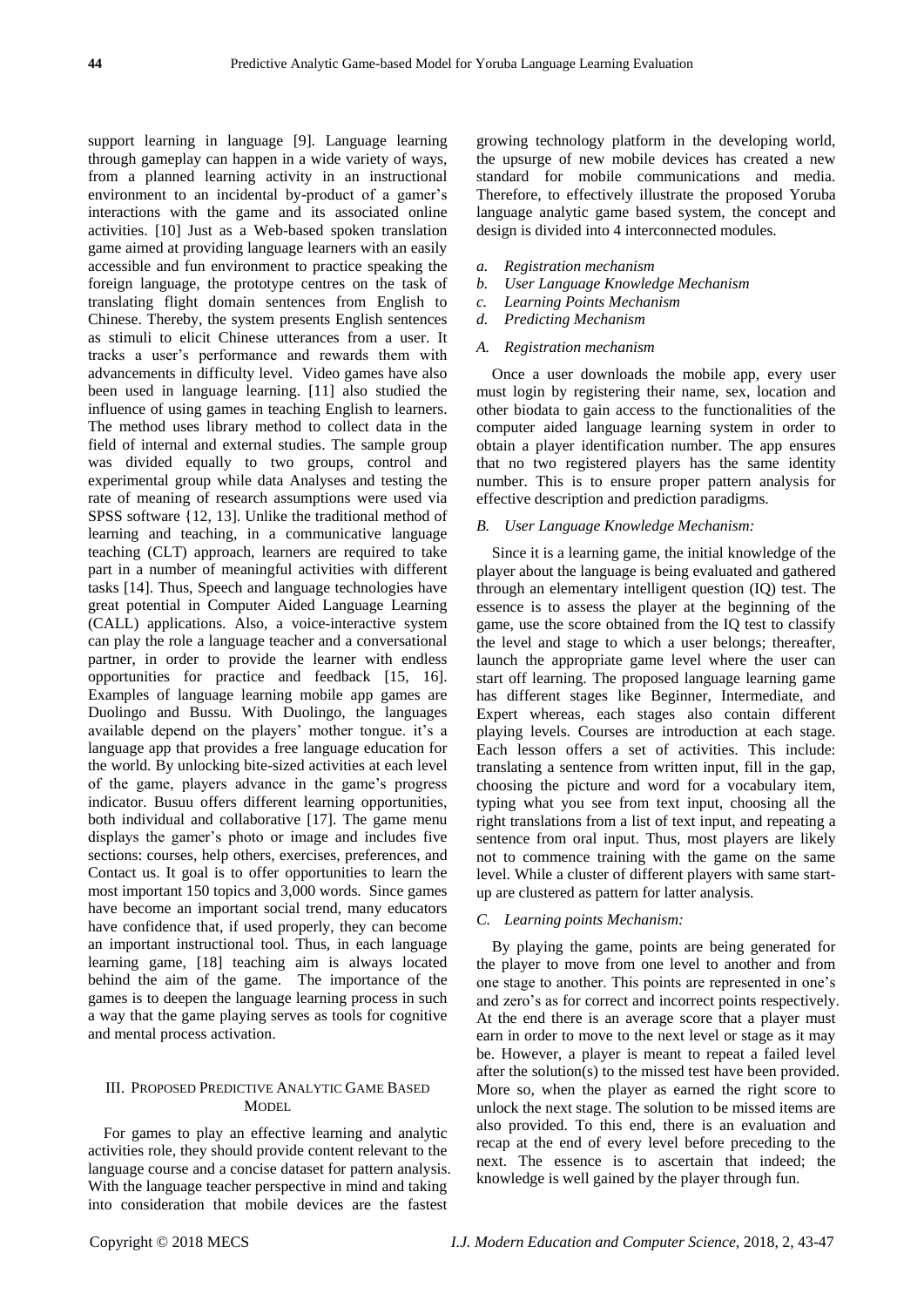#### *D. The Predictive Mechanism*

The predictive data mining technique perform inference from the current data for making prediction. It works by making a prediction about values of data, which uses known results found from different dataset. Here, the analytical approach begins with pre-processing, in which the raw data i.e. the player id, points gathered at different level and stages of the game is extracted from the database and transformed into a usable format. Two predictive data mining techniques are employed here. The first is the clustering technique while the other is the Linear Regression after defining the target value for the prediction. Here, the proposed predictive game based model for language evaluation processes is further illustrated in Fig 1 below.



Fig.1. Game-Based Analytic Predictive Phase

Since every data score point is assigned a real valued weight, clustering, being an example of unsupervised learning is engaged in this process. Unsupervised learning approach is a machine learning paradigms that is used to learn from the datasets, even though we do not know what to label, this particular data is applied to the dataset to extract patterns, which can be used for prediction. Thus, a set of data items based on weighted scores of game players is partitioned into a set of classes also called as groups. The clustering algorithm is mainly used to finding groups of similar players with same level of knowledge gained by playing the language learning game. Here, a sample k-means algorithm as presented in Fig 2 below is used.



Fig.2. clustered Data from Training set

 $km<sub>c</sub>$  is the K-means clustering algorithm that works on the in table 1 below

Table 1. K-Means algorithm for data clustering

Input: Dataset of players and games played

Output: k clustered patterns of player

- 1. Clusters the data into k groups where k is predefined.
- 2. Randomly select k points as cluster centres.
- 3. According to the Euclidean distance function, assign objects to their closest cluster center
- 4. Calculate the centroid or mean of all objects in each cluster.
- 5. Iterate steps 2, 3 and 4 until the same points are assigned to each cluster in consecutive loop

After this clustering, we used the linear regression technique to analyse the dependency of some attribute values, which is dependent upon the values of other attributes that is present in the domain of weighted clusters. Since linear regression is targeted here at numerical attributes, then, a line that best fits the data is calculated, that is, the line that minimizes the average distance of all the points from the line. This line becomes a predictive indicator when the value of the dependent variable is not known; its value is predicted by the point on the line that corresponds to the values of the independent variables for that record. The essence is to use the result obtained to predict new cases or existing players and the potential once. Since, there is an increase in the demand for teaching languages to young learners, no doubt game based learning will have a significant role to play because there is a strong connection between game based learning and language learning both in and outside school. When the appropriate resource is given to a developer, then language learning games that target particular linguistic or cultural topics can be successful, particularly if they are used in the context in which learners are highly motivated by external factors.

#### IV. MODEL EVALUATION

The model is experimented with the Yoruba Language. The Yoruba's are about 40 million people in total with the majority constituent from Nigeria. They constitute about 21% of Nigeria's population, 1.2 million in Benin, 0.4 in Ghana, 0.1 in Togo, 0.1 in Ivory Coast, 0.2 in Europe and 0.2 in North America. Aside the fact the authors of this research work are indigenous Yoruba people, the choice of the language for modelling is also based on the research observation that Yoruba language is been endangered, and may likely go into extinction since the rate at which it's been used among the language owner for meaningful purpose in the community is drastically reducing, Also, it is not being transmitted to the younger generation approximately (especially from parent to children) and very few speakers or writers of the Language at the moment remains the old once. Thus, the game was tested by 500 voluntary players and the following evaluations are obtained as presented in the figures and tables below.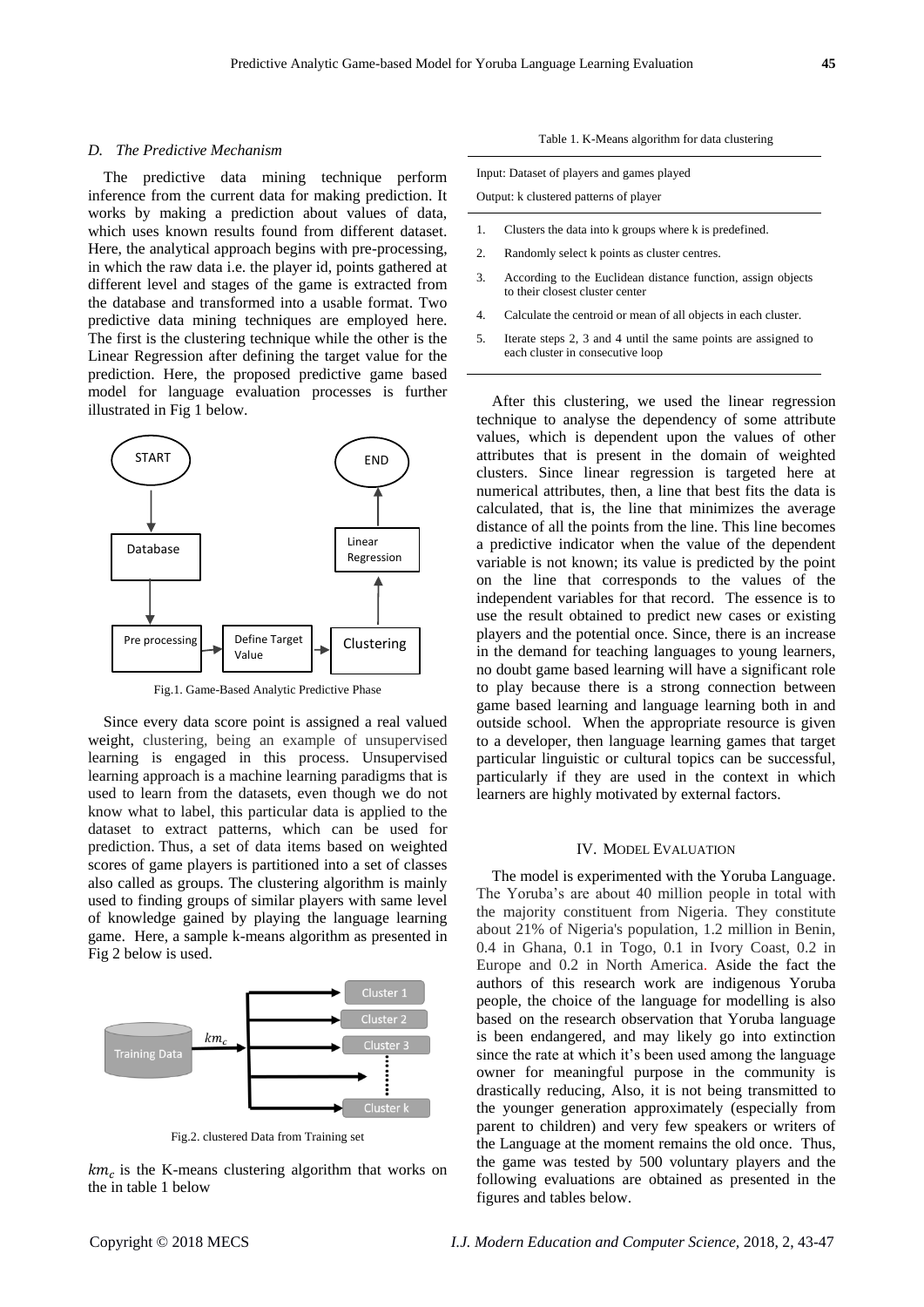| Variable                        | Category       | Number | Percentage (%) |
|---------------------------------|----------------|--------|----------------|
| Gender                          | Female         | 115    | 23             |
|                                 | Male           | 385    | 77             |
| Prior Online Game<br>Experience | Yes            | 305    | 61             |
|                                 | N <sub>0</sub> | 195    | 39             |
| Prior Yoruba Game<br>Experience | Yes            | 42     | 8.4            |
|                                 | No             | 458    | 91.6           |

Table 2. Results of the descriptive analysis for the game players

Sequel to the assessment test as indicated in section 3 above, the table two below shows the language level of the players before the game.

Table 3. Initial Knowledge assessment of players understanding of the Language before the game

| Variable | Category |     | 40  | $60 -$ | 70<br>- |
|----------|----------|-----|-----|--------|---------|
|          |          | 39% | 59% | 69%    | 100%    |
| Gender   | Female   | 52  | 37  | 20     |         |
|          | Male     | 173 | 190 | h      | 16      |

Based on the game structure, players below 60% starts the level from the simplest, while player with less than 69% but greater than 59% begins on the intermediate stage as players with 70% begins at the expert stage. Thus, figure 2 below describe the start-up game playing level by players.



Fig.2. Start up Game Level for Players

From the figure 2, 90.4% of the players started the game at the beginners' level while 5.2% began at the intermediate stage with just 4.4% displaying a good knowledge of the language and starting at the expert stage. From the 90.4% that started the game from the beginner's stage, a 65% improvement in the knowledge of the language was obtained from the 72% players that completed the game.

#### V. CONCLUSION

In this research, an improved method of teaching and evaluating the knowledge acquired through an analytic game based model for language was introduced. Most of the traditional approaches have only focus on training while neglecting the descriptive and pattern analysis phase which aids predictions. Here, clustering and linear regression analytic techniques was introduced on the weighted score of players from the beginning to the end. Thus, a pattern is obtained and this can be used to establish the probability of what the state of a language is going to be in the nearest future. No doubt, one of the main advantages to using the proposed analytical language learning game is its ability to track data in order to be able to ascertain how the game is being played, to correlate game activity with individual learner outcomes and attitudes for effective prediction.

#### **REFERENCES**

- [1] Adesuyan, A. (1998). Indigenous languages for education the Yoruba example.In O. arohunlase (Ed.) Nigerian languages for national development and unity .Ibadan: Lolycn Communication.
- [2] Adenegan, k. E., Raji, S. M. & Adenegan, t. S (2014). The use of yoruba indigenous language in the teaching and learning of mathematics in nigerian schools. International Journal of Science and Science Education, Vol. 5(1), pp. 53 – 59
- [3] Meyer, B. (2010) 'Learning English through serious games - reflections on teacher and learner performance' Transactions on Edutainment III. Berlin: Springer, pp. 82- 92
- [4] Connolly, T., Stansfield, M. & Hainey, T. (2011). An alternate reality game for language learning: ARGuing for multilingual motivation. Computers & Education 57(1), 1389–1415.
- [5] Boyle, E., & Conolly, T. (2008). Games for learning: Does gender make a difference? In T. Conolly & M. Stansfield (Eds.), Proceedings of the 2nd European Conference on Games Based Learning (pp. 69–76). Reading, UK: Academic Publishing.
- [6] Susan .B "An introduction to game based learning"2011
- [7] Serrano, A., Marchiori, E.J., del Blanco, A., Torrente, J., Fernandez-Manjon, B.: (2012) A framework to improve evaluation in educational games. In: Proceedings of the 2012 IEEE Global Engineering Education Conference (EDUCON), pp. 1–8
- [8] Liu C-C, Cheng Y-B, Tsai C-C, Huang C-C. (2011) The effect of simulation games on the learning of computational problem-solving. ComputEduc.; 57(3):1907–1918.
- [9] Cornillie, F., Clarebout, G., & Desmet, P. (2012). Between learning and playing? Exploring learners' perceptions of corrective feedback in an immersive game for English pragmatics. ReCALL, 24(3), 257– 278.
- [10] Hamzeh Sharifia1 And Mandana Sharifib "A Survey On The Influence Of Using Games In Teaching English To Girl Learners In Age Group 12-14. Indian journal of scientific research
- [11] Jonker, V., & van Galen, F (2004). KidsKount. Mathematics games for realistic mathematics education in primary school. Paper presented at: 10th International Conference on Mathematics Education (ICME), Kopenhagen, Denmark